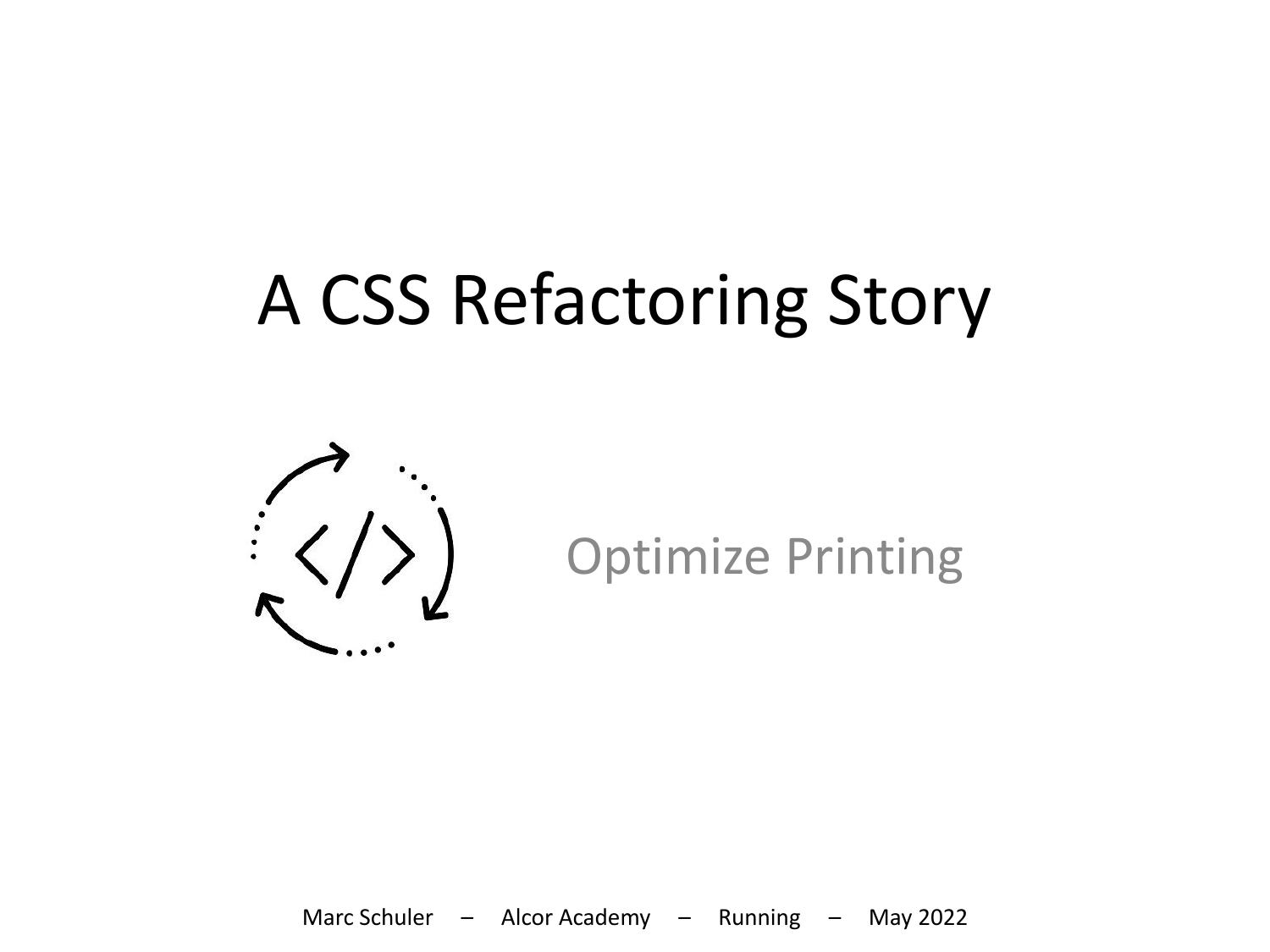### Last year during autumn season

- Spent a Lot of Time for maintaining the Printing-Software
- Complex analyses

Identified a handful of bugs







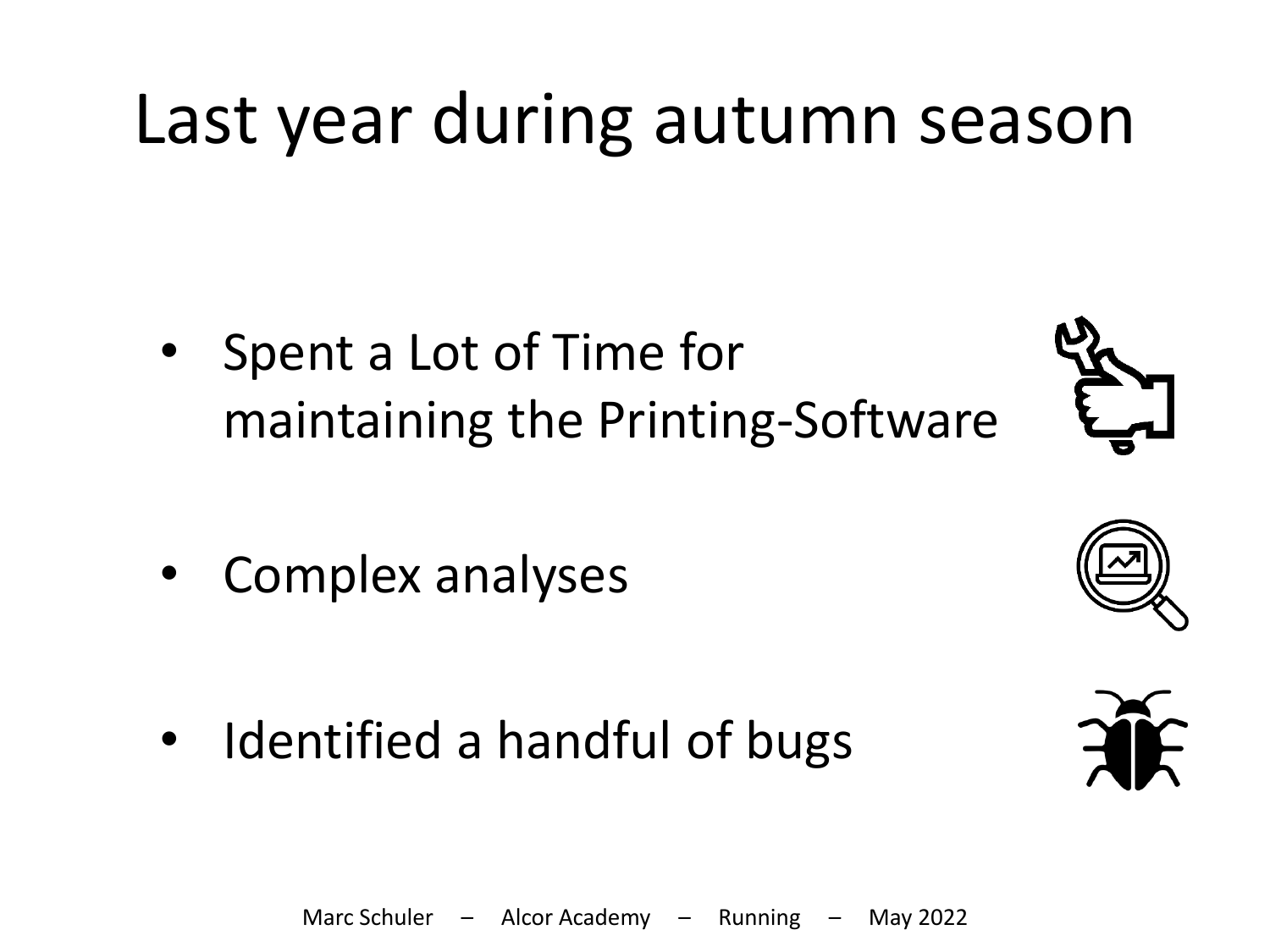

# Analysis of the bugs

- Deep in the code
- Not possible to fix it without structure change
- Possible to solve with balcony over balcony
- The uncertainty of adding new bugs is great
- $\rightarrow$  Decision: reimplement a small part of the printing where the bugs are in. In this case:
	- Print request management
	- Exceptionhandling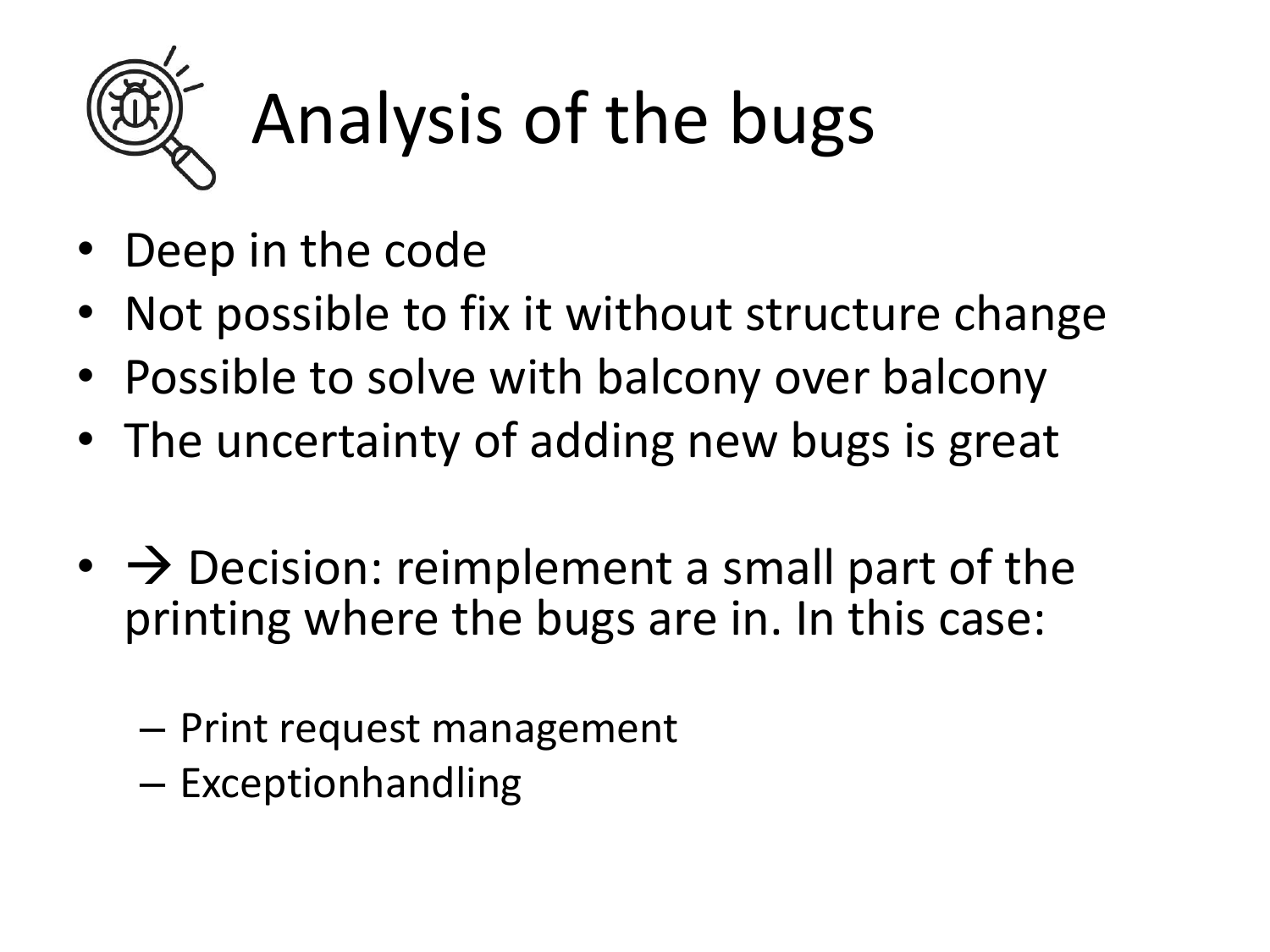# The plan for the improvement

- Reimplementing the print request management
- The effektiv Printing-Software stays as it is
- Use modern Softwareachitecture (Onion Architectur)
- Reduce deprecated Frameworks (OpenMDX)
- Improv of maintailability with a clear data structure
- By not changing the functionality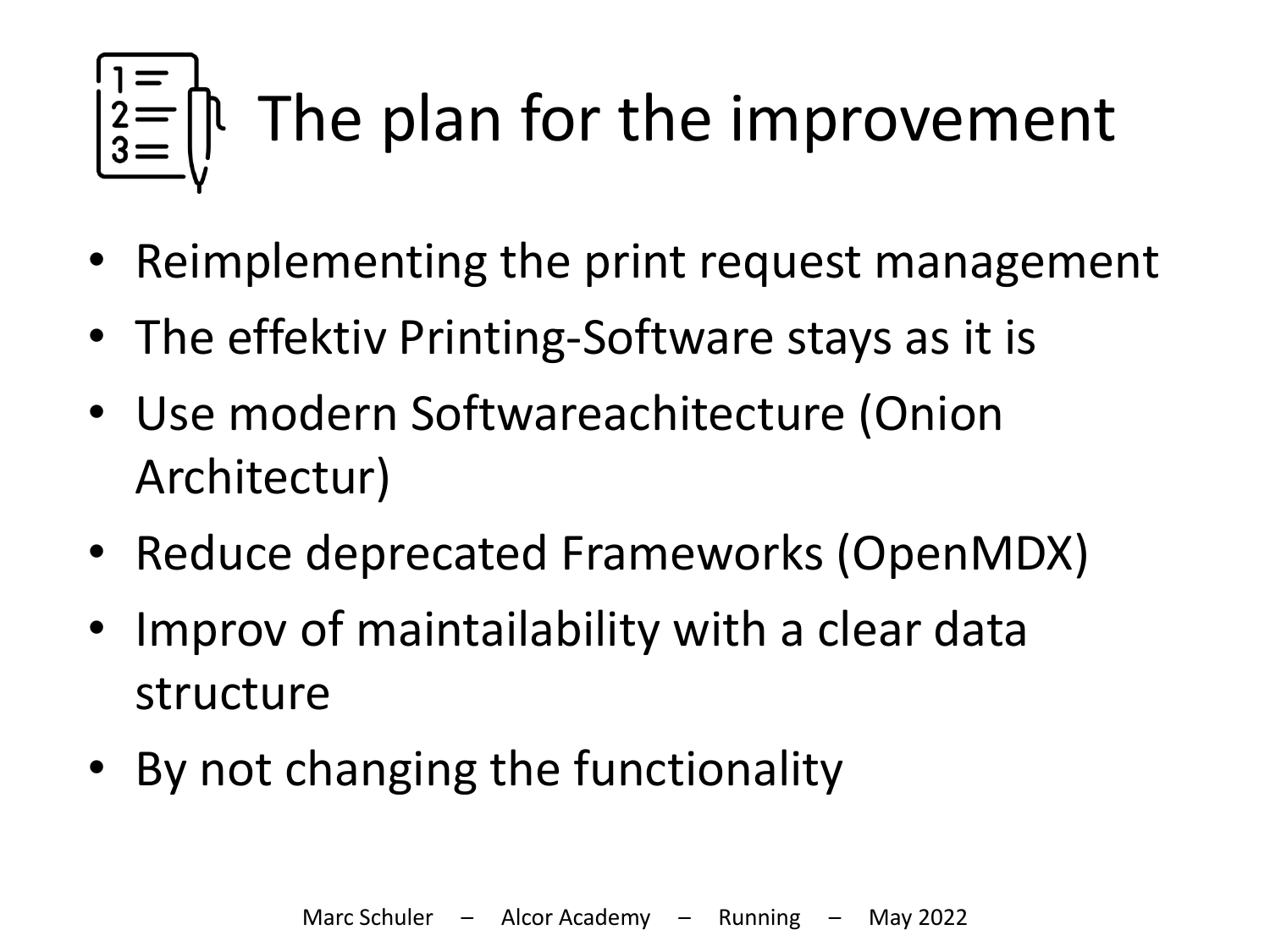













## This Spring we started with this little project

















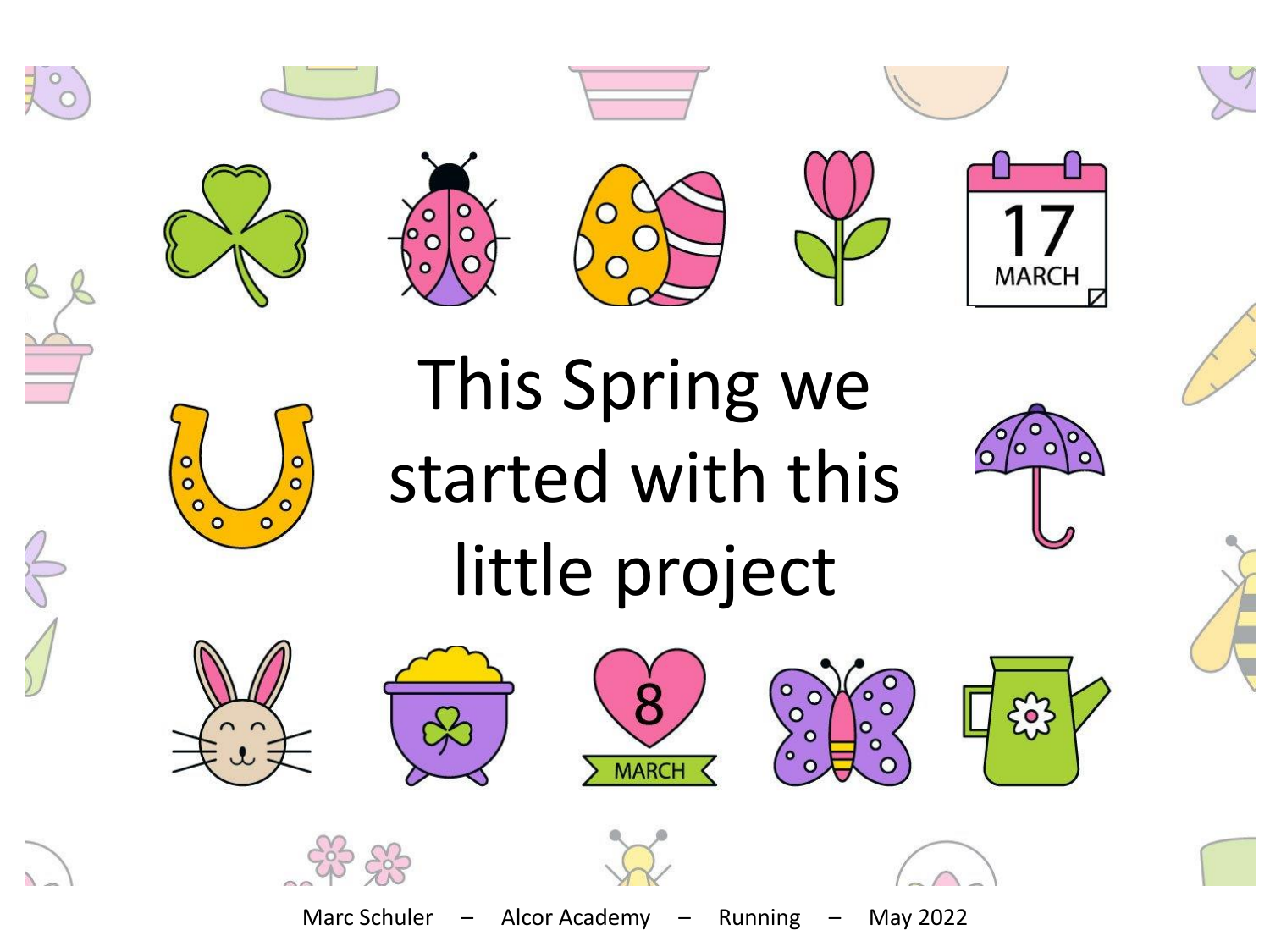# We had to realize that what seemed so clear and simple at the beginning now seemed completely unclear and complex.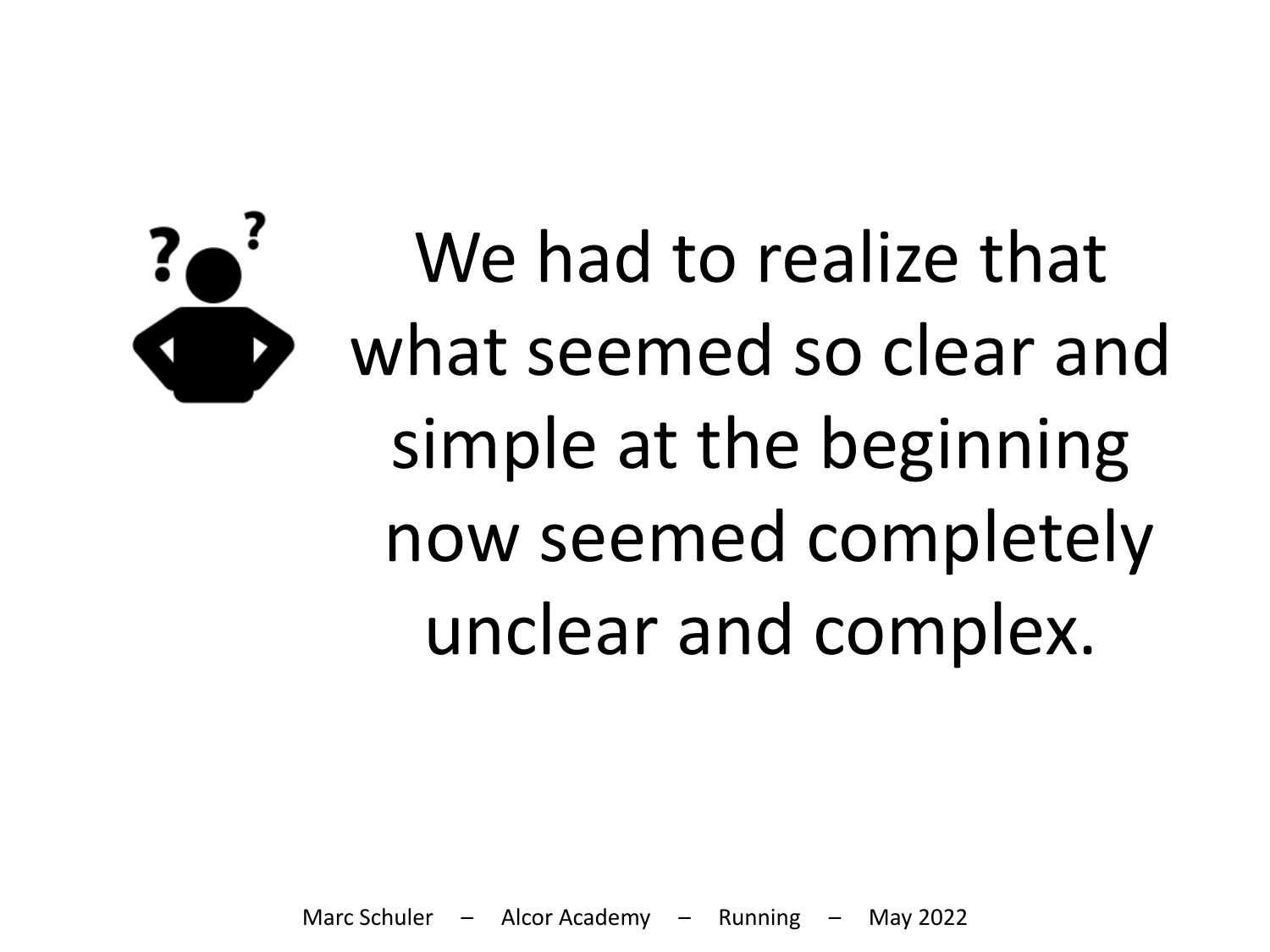

- Software is 15 years old
- The range of functions was not clear
- Lot of functionality added in the last 15 years
- Many balconies were built to fix bugs







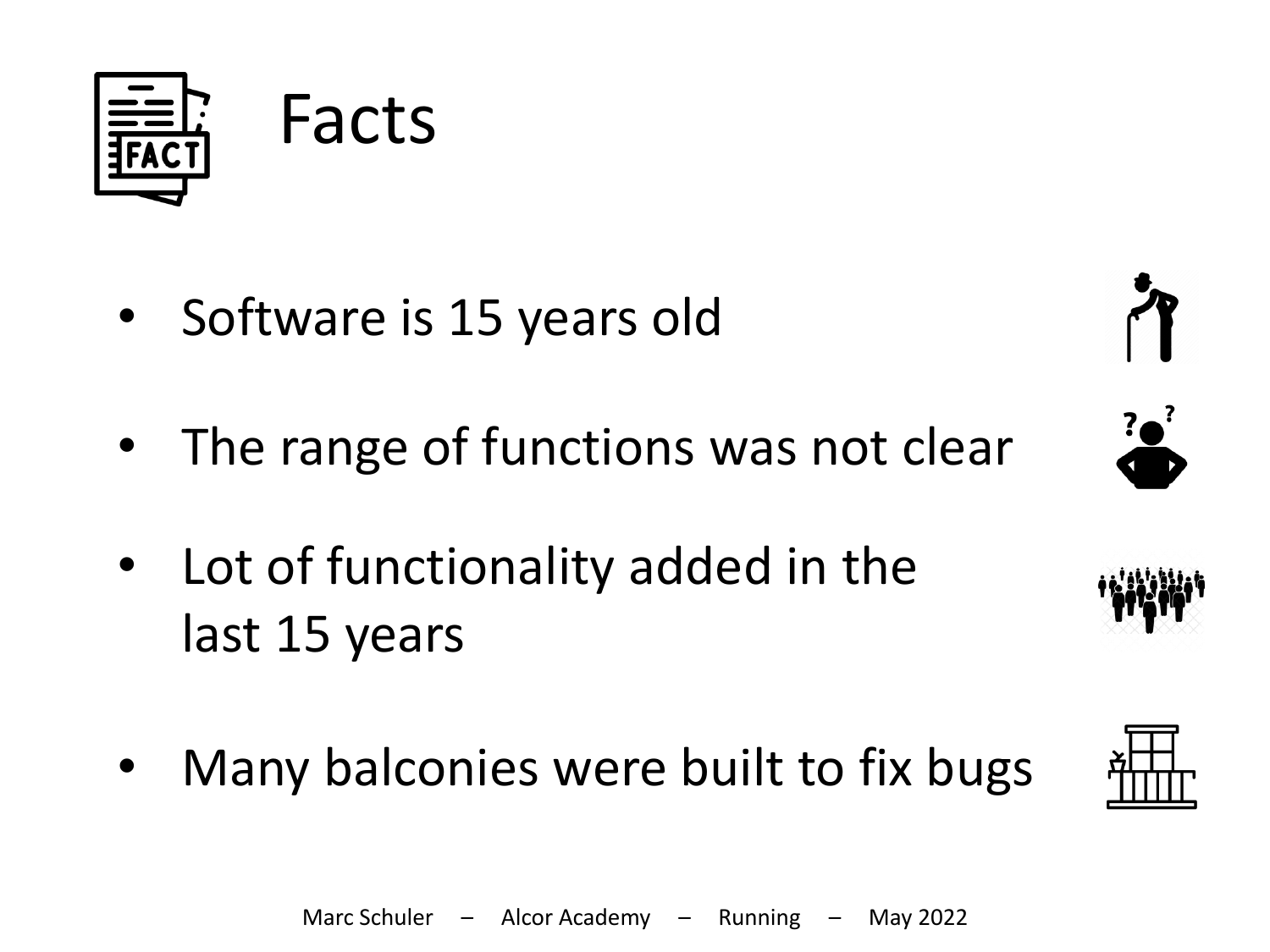

- Analyzing the code
- Talking to the users
- Analyzing the data and logs







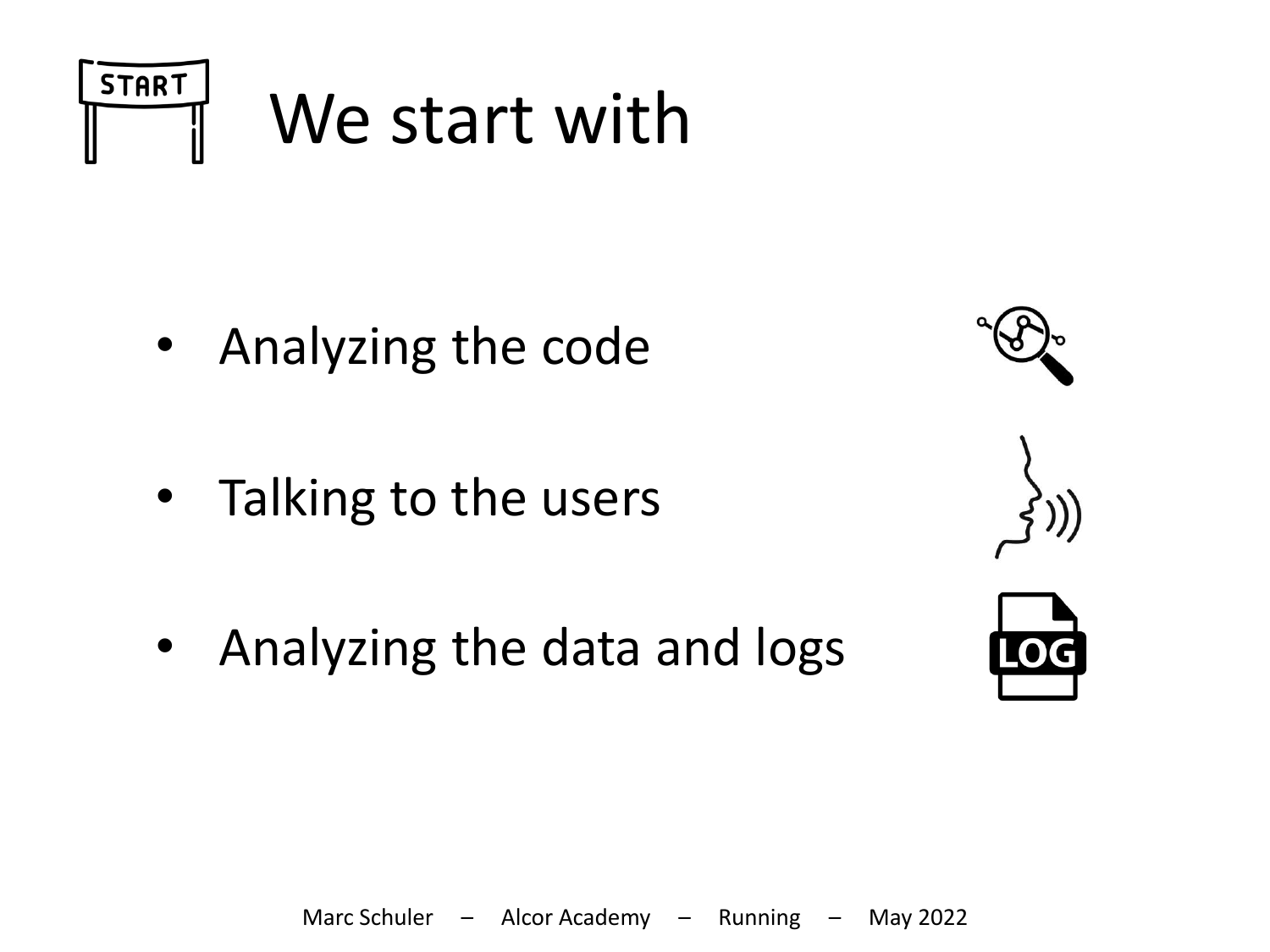

• Overview of the functionality

• Desinging the new software

• Starting implementation





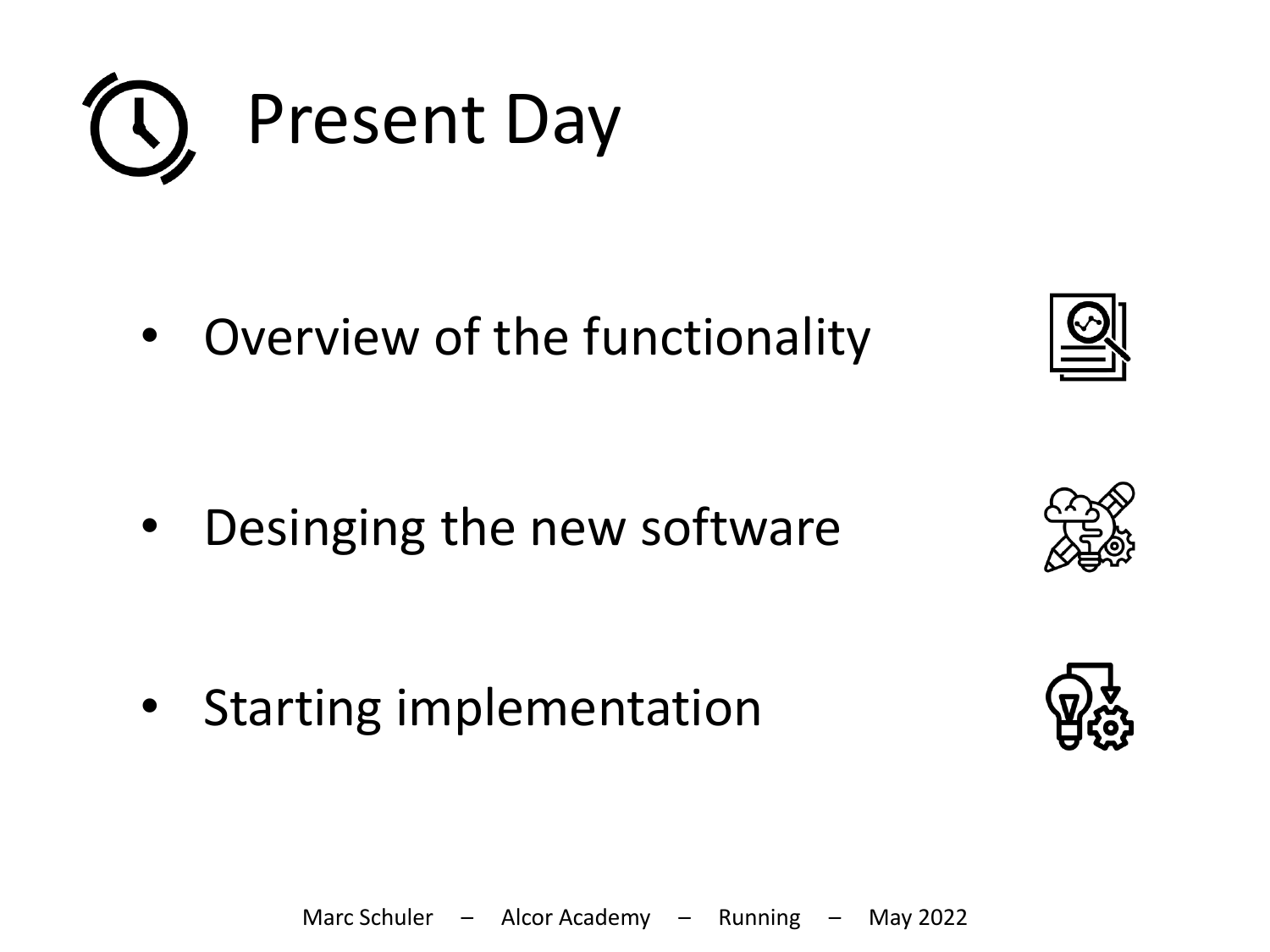

- Not possible to do only e technical refactoring
- Is needed to understand was is the business need of the software
- Ask the question: What is still needed? (Business-Refactoring)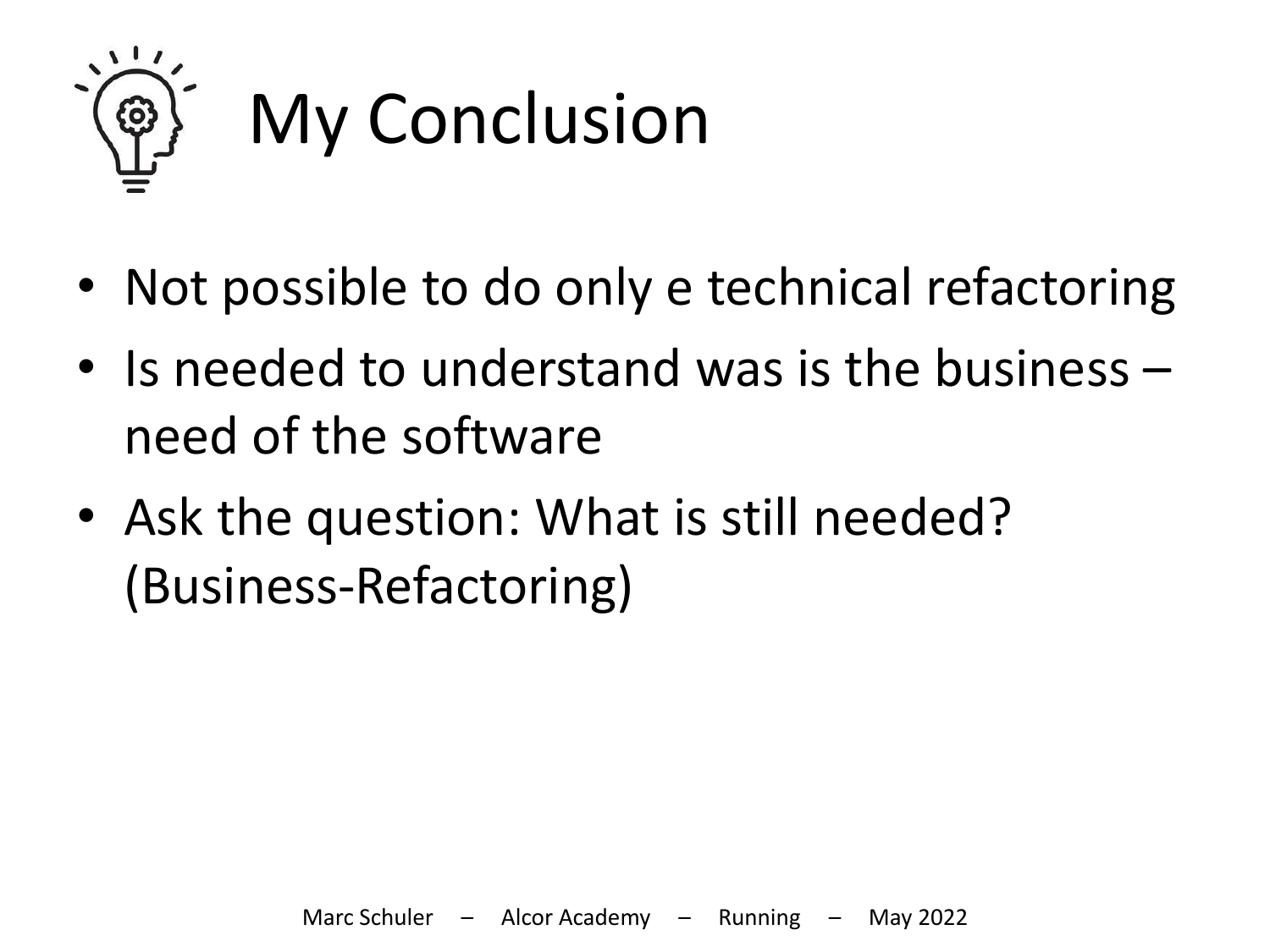#### Questions

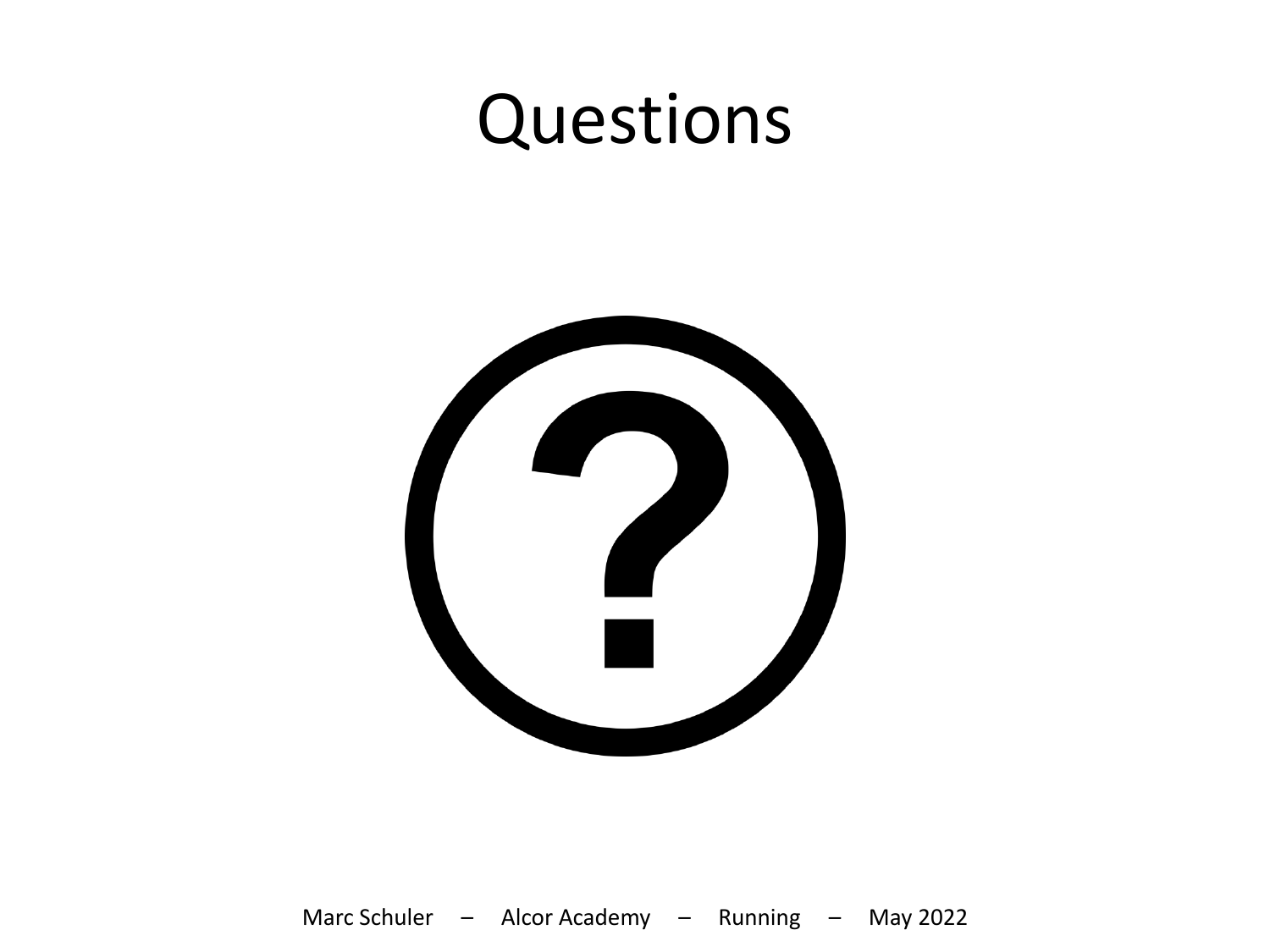